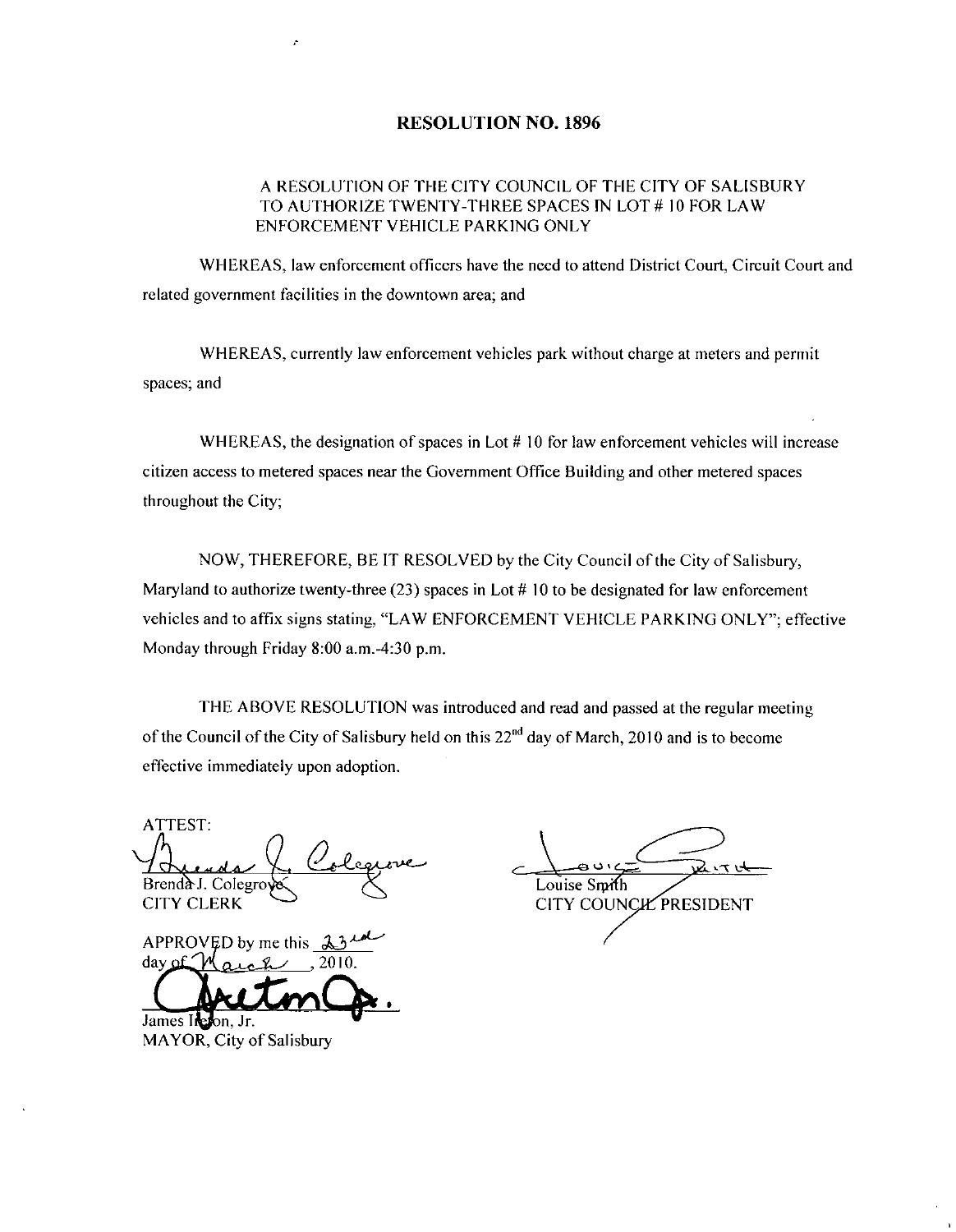## **City of Salisbury<br>Procurement and Parking Divisions**

## Memo

| To: Top | John Pick                        |
|---------|----------------------------------|
|         | <b>From:</b> Karen Reddersen     |
|         | <b>Date:</b> March 12, 2010      |
| Re:     | Designation of Spaces in Lot #10 |

The City of Salisbury Internal Services Department, Parking Division, received a request from the Salisbury Law Enforcement Department (SPD) for twenty-three (23) spaces in Lot # 10 to be designated as "Law Enforcement Vehicle Parking Only". Approval of this request will alleviate parking issues in metered Lot  $# 9$ , the metered area in Lot  $# 10$ , and street meters. Law enforcement vehicles from several agencies are utilizing metered spaces in the above noted locations thus limiting citizen access to the Government Office Building and limiting meter revenue for the City

As noted on the attached map, these 23 spaces will allow sufficient parking by law enforcement officers attending District Court. Unmarked or personal vehicles will be required to have a permit to park in these designated spaces Law enforcement officers attending Circuit Court or other official function may park in the City of Salisbury Parking Garage located on Circle Avenue free of charge.

This request was presented at the Central City District Commission meeting held on March 3 2010 and the CCDC members approved this request and agreed to move thisforward to City Council for consideration

If approved, a letter will be forwarded to all allied agencies to make them aware of this change. Instructions for obtaining a permit for unmarked and personal vehicles will be included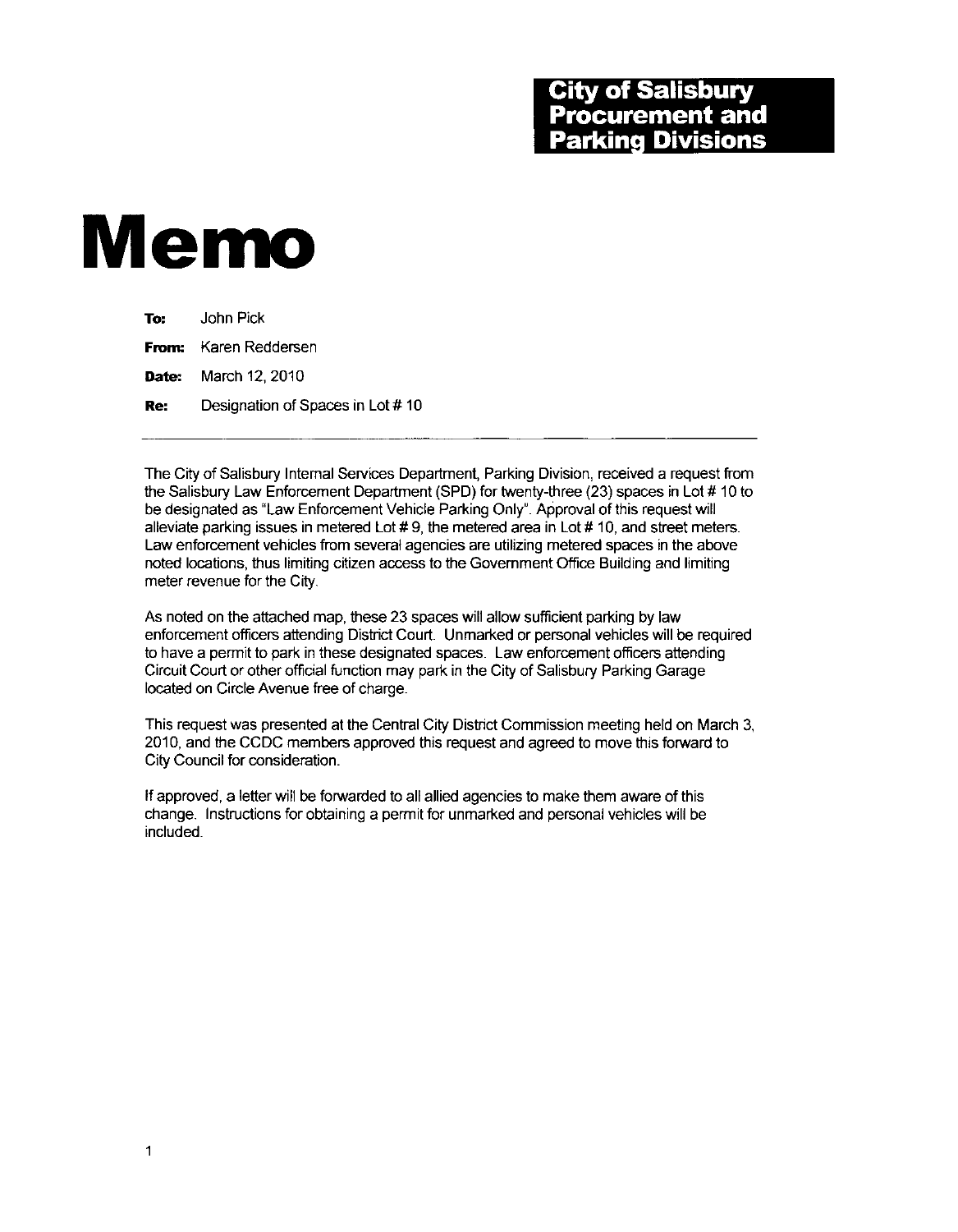



Sulface Contract Contract Contract Contract Contract Contract Contract Contract Contract Contract Contract Contract Contract Contract Contract Contract Contract Contract Contract Contract Contract Contract Contract Contrac 699 W. Salisbury Parkway<br>Salisbury, Maryland 21801 4504<br>Salisbury Pa<br>Kv, Marylan<br>**110-548-3165**<br>410-548-3165

410-548-3165

As you may know, police officers attending District Court have been extended the opportunity to park in Salisbury Municipal Lot  $#10$ . The Officers are supposed to park in the permit section of Lot  $#10$  only unless they choose to pay for a metered spot. Currently, police vehicles and personal vehicles of police officers often park in metered spots without paying the meter. As a result, numerous citizen complaints are generated and potential revenue from the meters is lost

In addition, police officers attending District Court as well as Circuit Court also park in<br>City/County Lot #9. This lot was not designated for this purpose and again police<br>vehicles and vehicles of police officers often p vehicles and vehicles of police officers often park there without paying the meters. Lot  $\#9$  is utilized mostly by persons attending to matters at the City/County Government<br>Building. Look of weilable perking inconvenien Building. Lack of available parking inconveniences citizens' doing business there which again generates complaints. Lack of revenue generated from Lot  $#9$  is also a concern.

The Salisbury Police Department is requesting that one row  $(23)$  spaces of Lot  $#10$  be designated as a "Police Vehicle Parking Only" row from 0800-1630hrs Monday-Friday Only. This row will be located to the south of the northern most island in the permit section of Lot  $#10$ . The spaces would run west to east. This request is to ensure that there is sufficient parking for all police officers attending District Court. Unmarked and personal vehicles of police officers will be required to have a permit to park in that row. Marked police vehicles will not need a permit. This row will be for Salisbury Police Department employees as well as employees of allied agencies. Police officers operating covert police vehicles and those officers operating personal vehicles that due not wish to park in that row may still park in the permit section of Lot  $#10$  with the appropriate permit No police vehicles or personal vehicles of police offcers wilt be allowed to park in a metered spot without paying for the meter. The only exception would be temporary<br>parking for officers responding to an emergency related call only.

Police Officers attending Circuit Court may park in the City of Salisbury Parking Garage located on Circle Ave free of charge. The officer only needs to write on the ticket stub they receive upon entry their name, organization and id number and give to the attendant upon leaving





147tli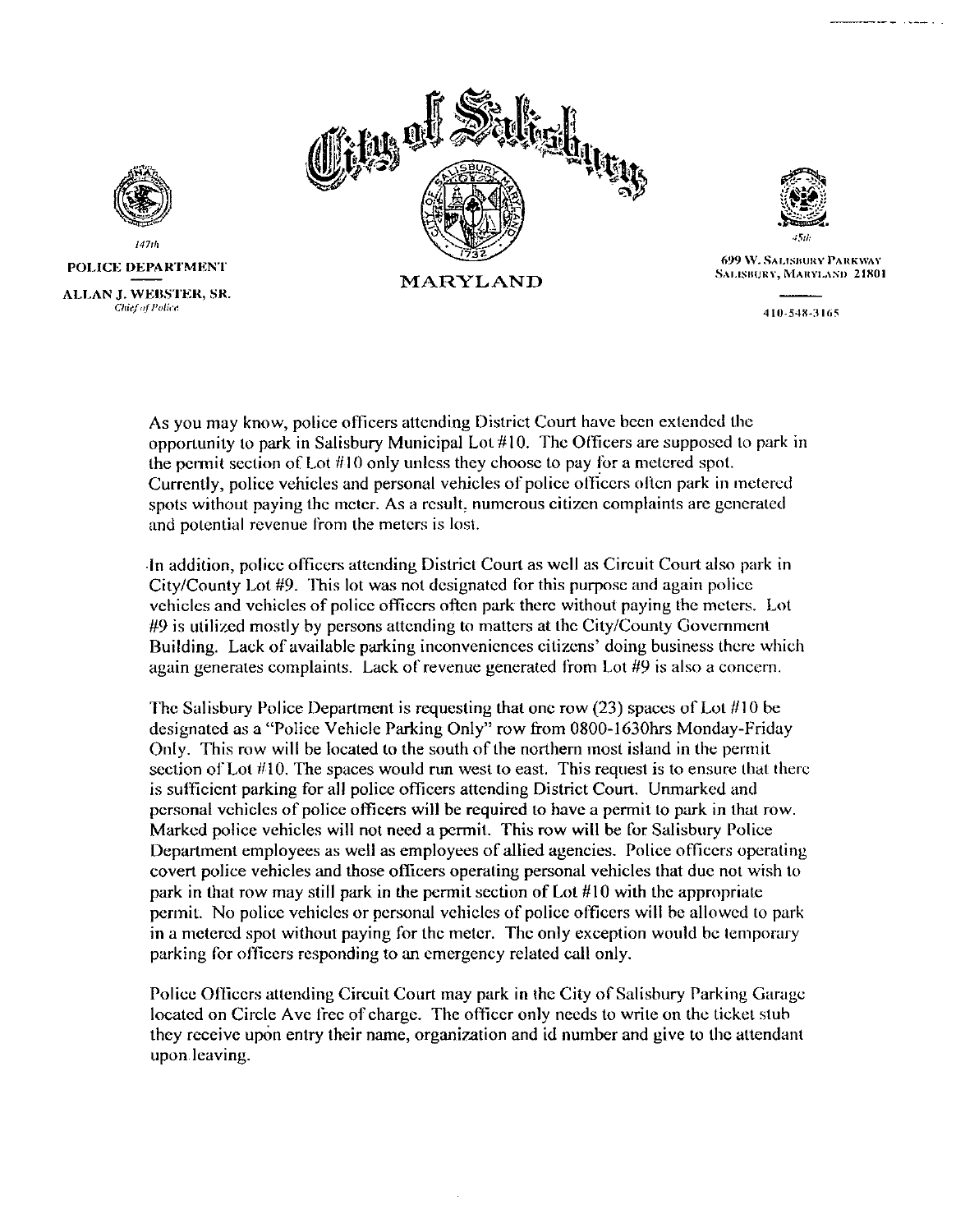If approved a letter will be forwarded to all allied agencies making them aware of the If approved a letter will be forwarded to all allied agencies making them aware of t<br>changes. Future violator's of metered spots would be subject to ticketing. Anyone<br>needing a permit will be given instructions on how to a needing a permit will be given instructions on how to accomplish that. changes. Future violator's of metered s<br>needing a permit will be given instruction<br>Thanks for your time and consideration

 $H$  Pal 2) So -

Lt. Paul G. Simon Assistant Operations Commander

 $\chi$ 

l.

a se acomunicación de la causa de